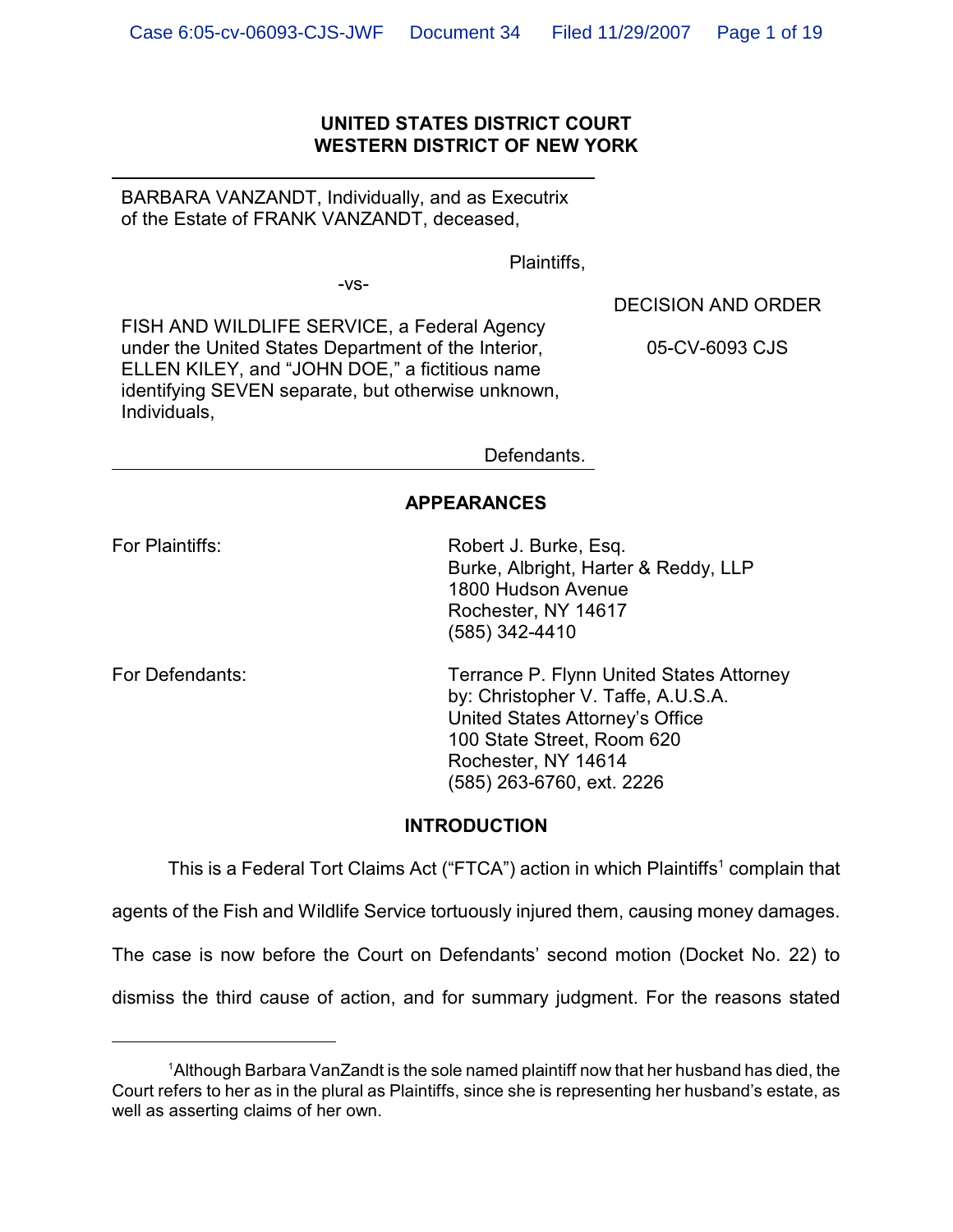below, Defendants' motion is denied.

#### **BACKGROUND**

The Court previously granted in part a defense motion to dismiss. *See* Decision and Order, *VanZandt v. Fish & Wildlife Serv.*, No. 05-CV-6093 CJS, 2007 U.S. Dist. LEXIS 13613 (Feb. 28, 2007), familiarity with which will be presumed. This case stems from the execution of a search warrant in which the applicant, individual defendant, Special Agent Eileen Kiley, alleged that evidence of a violation of the Native America Graves Protection and Repatriation Act ("NAGPRA")<sup>2</sup> would be found at the VanZandt home. Although, the complaint set forth eleven causes of action, as a result of the Court's prior decision and order, only the following remain:

THIRD COUNT—(Abuse of Process as against Ellen Kiley and the Fish and Wildlife Service)—at the time of the application for the Search Warrant, Defendants<sup>3</sup> knew, or should have known, that Frank VanZandt was not guilty of any crimes under 18 U.S.C. § 1170 and that no evidence of any such crimes would be found at the VanZandt home. The Court allowed this cause of action to proceed under both the FTCA and *Bivens*. 4

FIFTH COUNT—(Assault and Battery against all Defendants)—during the four hours of time the VanZandts allege it took for defendants to execute the search warrant, Frank VanZandt, a diabetic, was not permitted to eat and thereby suffered an aggravation

 $^{\text{2}}$  Public Law 101-601, enacted on November 16, 1990, and subsequently amended in 1994. The Act contains a criminal sanction for its violation in 18 U.S.C. § 1170, but is primarily codified at 25 U.S.C. § 3001, *et seq*.

 $3$ The Court notes that as of the date of oral argument on this motion, the John Doe defendants had not been identified by name.

*Bivens v. Six Unknown Named Federal Narcotics Agents*, 403 U.S. 388 (1971), the federal <sup>4</sup> counterpart to 42 U.S.C. § 1983.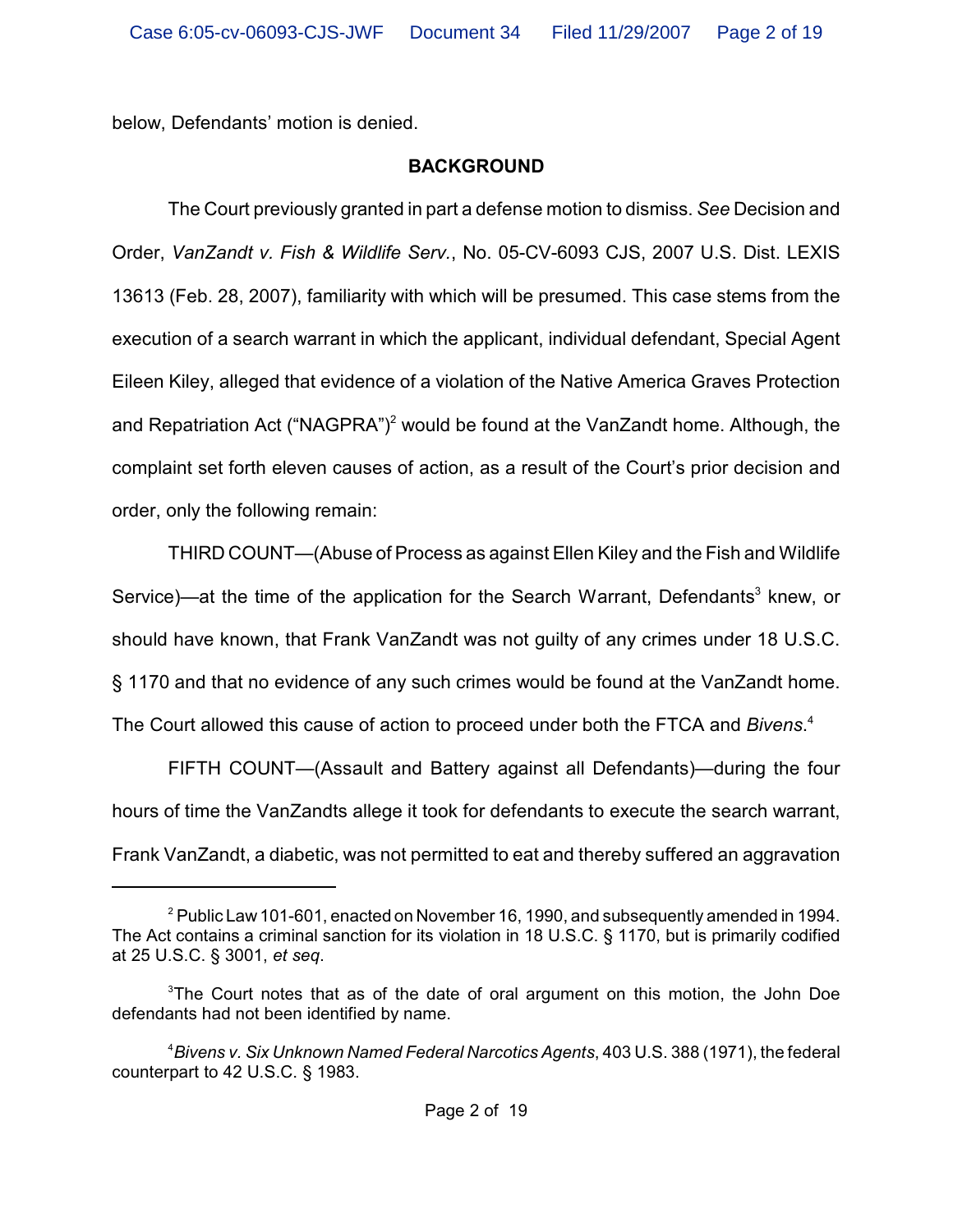of a previous condition, and became sick, sore, lame, and disabled, and remained disabled until the date of his death; suffered, and continued to suffer until the date of his death, great physical and mental pain; was obliged to and did expend large sums of money for medical aid and attention; and was informed, and believed, that his injuries were permanent, and valued at \$200,000. The Court permitted this cause of action to go forward only under the FTCA.

SEVENTH COUNT—(Negligence as against all defendants)—in executing the search warrant, defendants breached their duty of care to protect the VanZandts to the fullest extent possible, by failing to allow Frank VanZandt regular access to food, which was medically necessary to maintain his health, with damages amounting to \$200,000. This cause of action was permitted by the Court to go forward only under the FTCA.

EIGHTH COUNT—(Intentional Infliction of Emotional Distress as all defendants)—during the time it took to execute the Search Warrant, Defendants verbally assaulted and humiliated Frank VanZandt, made Frank VanZandt the object of derisive comments and gestures, and otherwise deliberately and maliciously harassed and intimidated Frank VanZandt; Defendants' conduct was willful, intentional, unwarranted, and caused severe emotional distress to Frank VanZandt, with damages in the amount of \$200,000. This cause of action was permitted by the Court to go forward only under the FTCA.

NINTH COUNT—(Negligent Infliction of Emotional Distress as against all defendants)—Defendants negligently and recklessly and without justification caused severe emotional distress to Frank VanZandt, with damages in the amount of \$200,000. This cause of action was permitted by the Court to go forward only under the FTCA.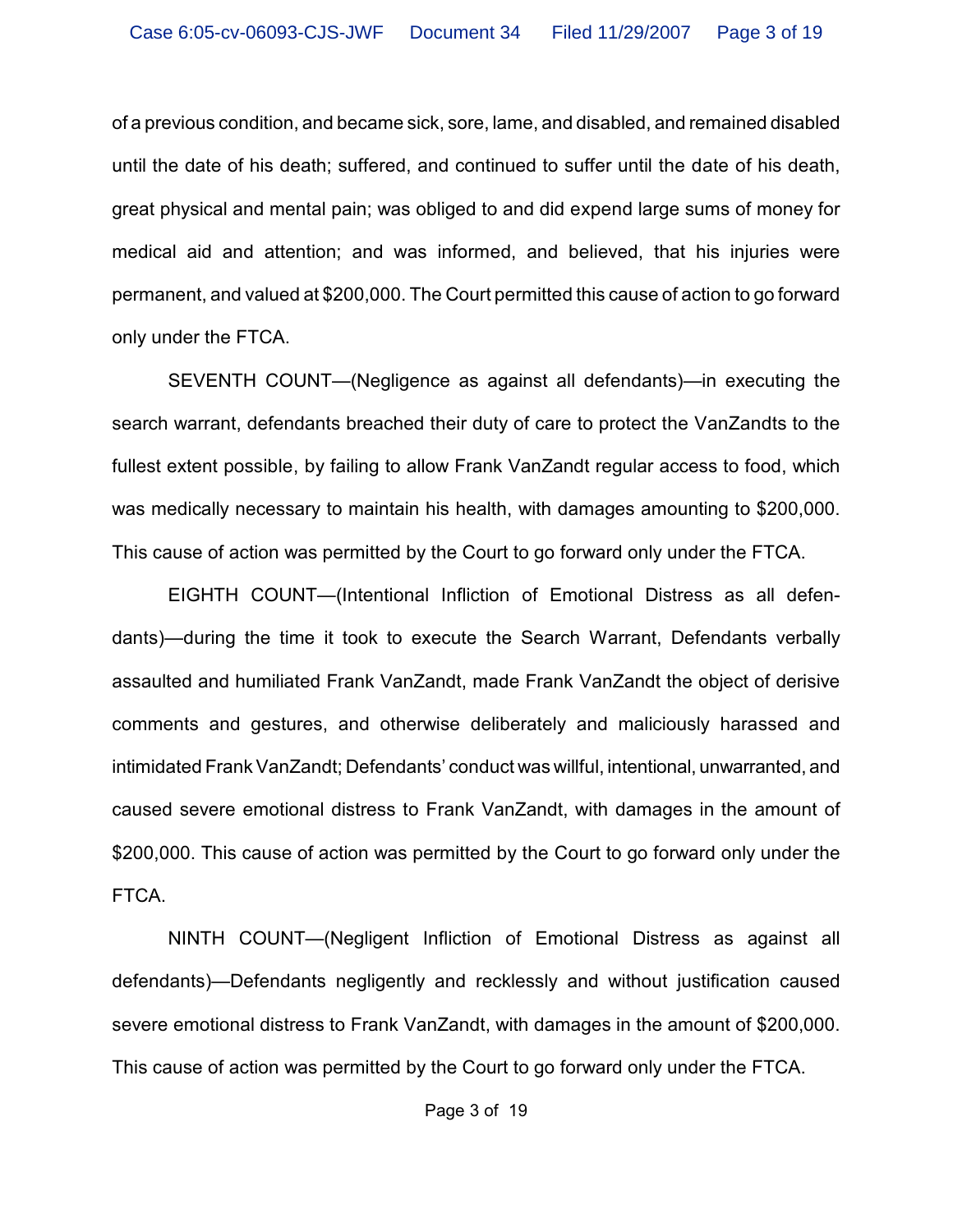ELEVENTH COUNT—(Derivative claim, stemming from the Fifth Count, of Barbara VanZandt as against all defendants)—as a result of the incident described in the complaint, Barbara VanZandt has been deprived of the services, society, affection, and consortium of Frank VanZandt and has been caused to expend large sums of money for his medical care and treatment, and continued to do so up until the time of his death, with damages in the amount of \$100,000. This cause of action was permitted by the Court to go forward only under the FTCA.

In the present motion, Defendants first move for dismissal of the Third Count, the abuse of process claim against Kiley, contending that Plaintiffs have failed to state a cause of action under Federal Rule of Civil Procedure 12(b)(6). Then, evidently in the alternative, Defendants move for summary judgment under Rule 56(c) in favor of Kiley, based upon probable cause, qualified immunity and insufficiency of evidentiary proof. Plaintiffs oppose the motion.

# **STANDARDS OF LAW**

# *Fed. R. Civ. P. 12(b)(6)*

Recently, the U.S. Supreme Court, in *Bell Atl. Corp. v. Twombly*, — U.S. —, 127

S.Ct. 1955 (May 21, 2007), clarified the standard to be applied to a 12(b)(6) motion:

Federal Rule of Civil Procedure 8(a)(2) requires only a short and plain statement of the claim showing that the pleader is entitled to relief, in order to give the defendant fair notice of what the claim is and the grounds upon which it rests. While a complaint attacked by a Rule 12(b)(6) motion to dismiss does not need detailed factual allegations, a Plaintiff's obligation to provide the grounds of his entitlement to relief requires more than labels and conclusions, and a formulaic recitation of the elements of a cause of action will not do. Factual allegations must be enough to raise a right to relief above the speculative level, on the assumption that all the allegations in the complaint are true (even if doubtful in fact).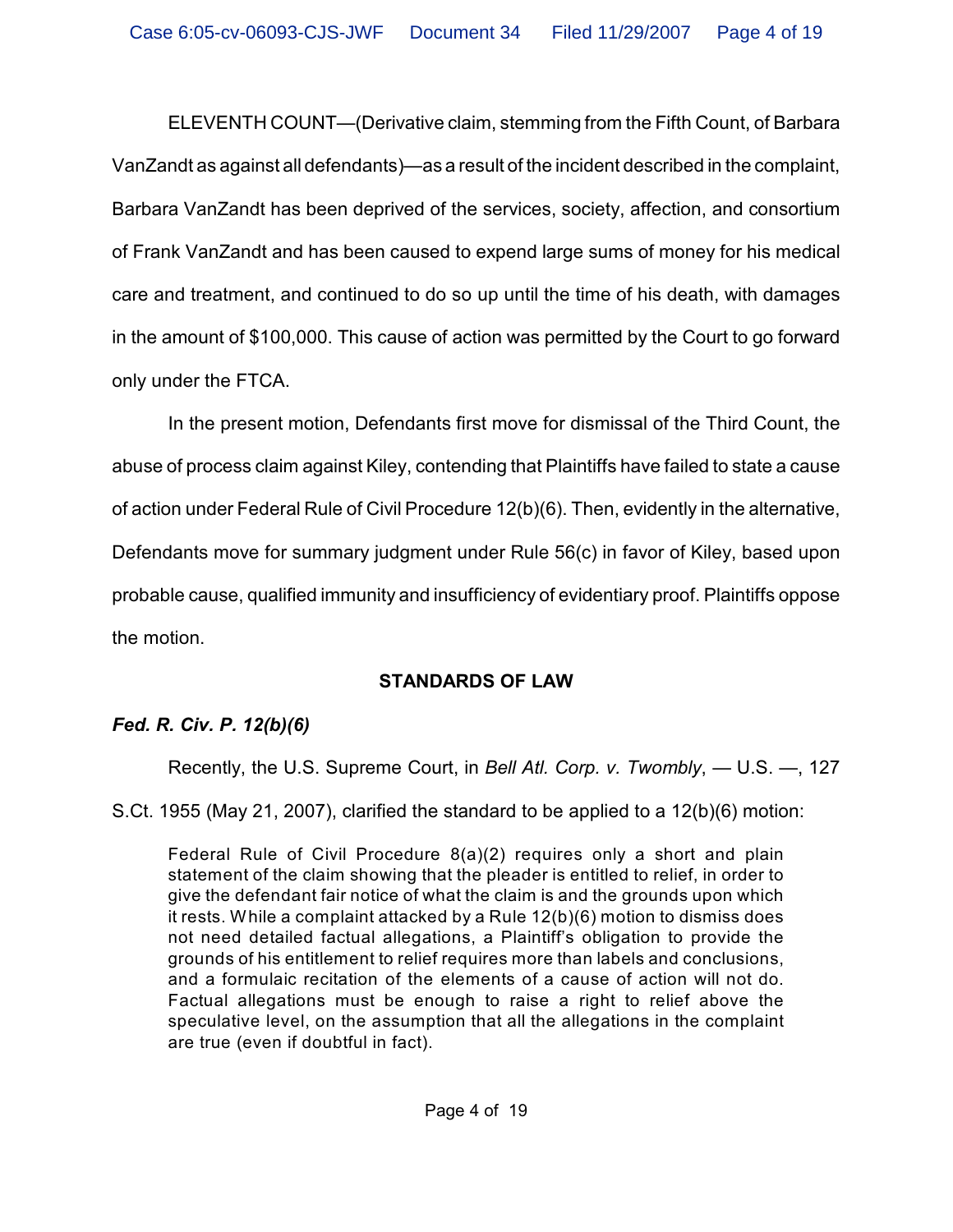*Id*. at 1964-65 (citations and internal quotations omitted). *See also*, *ATSI Commc's., Inc. v. Shaar Fund, Ltd.*, 493 F.3d 87, 98 (2d Cir. 2007) ("To survive dismissal, the plaintiff must provide the grounds upon which his claim rests through factual allegations sufficient 'to raise a right to relief above the speculative level.'") (quoting *Bell Atl. Corp. v. Twombly*) (footnote omitted); *Iqbal v. Hasty*, 490 F.3d 143 (2d Cir. 2007) (Indicating that *Bell Atl. Corp. v. Twombly* adopted "a flexible 'plausibility standard,' which obliges a pleader to amplify a claim with some factual allegations in those contexts where such amplification is needed to render the claim plausible[,]" as opposed to merely conceivable.) When applying this standard, a district court must accept the allegations contained in the complaint as true and draw all reasonable inferences in favor of the nonmoving party. *Burnette v. Carothers*, 192 F.3d 52, 56 (2d Cir. 1999), *cert. denied*, 531 U.S. 1052 (2000). On the other hand, "[c]onclusory allegations of the legal status of Defendants' acts need not be accepted as true for the purposes of ruling on a motion to dismiss." *Hirsch v. Arthur Andersen & Co*., 72 F.3d 1085, 1092 (2d Cir. 1995) (*citing In re Am. Express Co. S'holder Litig.*, 39 F.3d 395, 400-01 n.3 (2d Cir. 1994)).

# *NAGPRA*

NAGPRA contains a criminal sanction, which states as follows:

§ 1170. Illegal trafficking in Native American human remains and cultural items

(a) Whoever knowingly sells, purchases, uses for profit, or transports for sale or profit, the human remains of a Native American without the right of possession to those remains *as provided in the Native American Graves Protection and Repatriation Act* shall be fined in accordance with this title, or imprisoned not more than 12 months, or both, and in the case of a second or subsequent violation, be fined in accordance with this title, or imprisoned not more than 5 years, or both.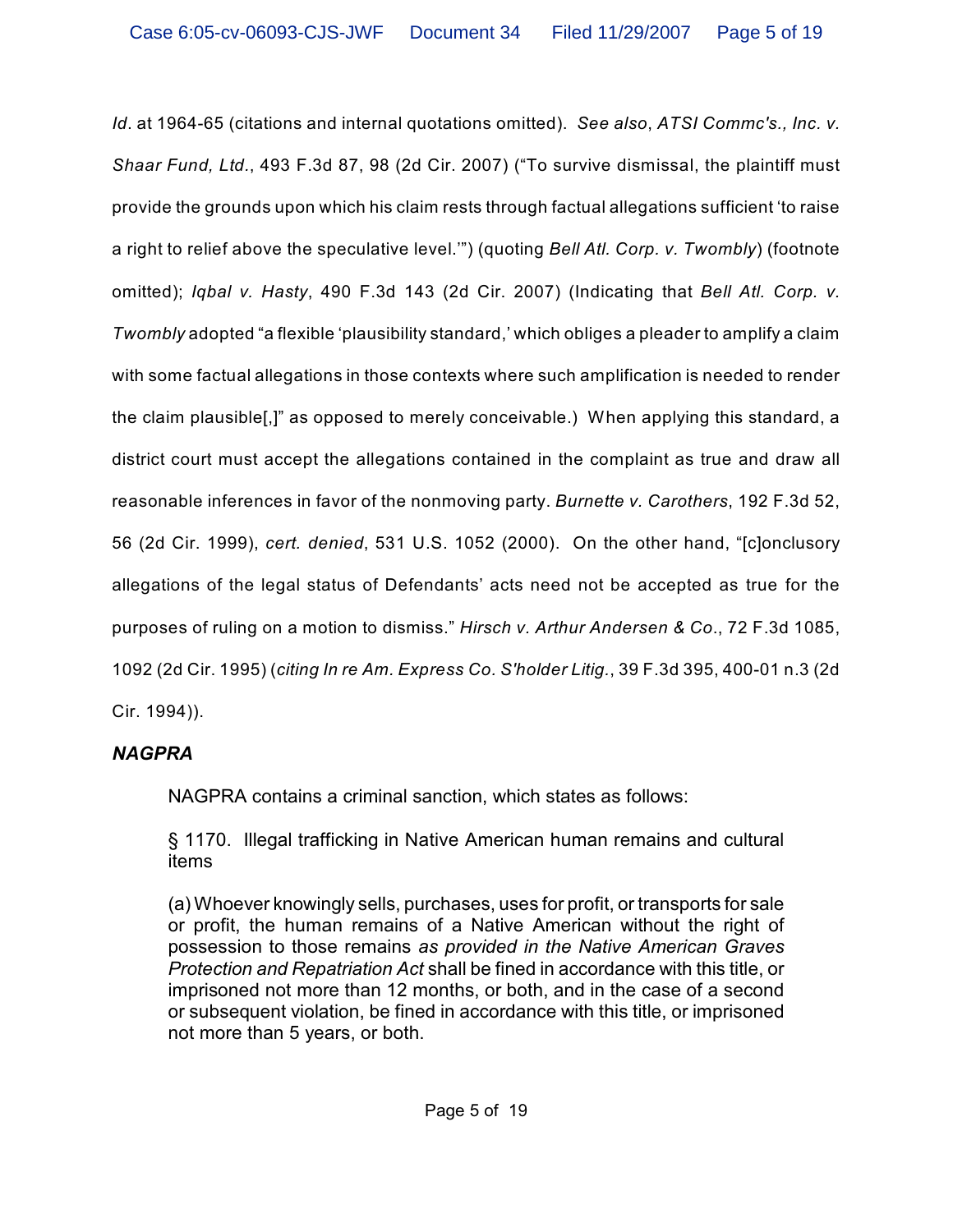(b) Whoever knowingly sells, purchases, uses for profit, or transports for sale or profit any Native American cultural items obtained in violation of the Native American Grave Protection and Repatriation Act shall be fined in accordance with this title, imprisoned not more than one year, or both, and in the case of a second or subsequent violation, be fined in accordance with this title, imprisoned not more than 5 years, or both.

18 U.S.C. § 1170 (1994) (emphasis added). NAGPRA protects Native American graves

and cultural objects by defining their ownership as follows:

§ 3002. Ownership

(a) Native American human remains and objects. The ownership or control of Native American cultural items which are excavated or discovered on *Federal or tribal lands after the date of enactment of this Act* [enacted Nov. 16, 1990] shall be (with priority given in the order listed)--

 (1) in the case of Native American human remains and associated funerary objects, in the lineal descendants of the Native American; or

 (2) in any case in which such lineal descendants cannot be ascertained, and in the case of unassociated funerary objects, sacred objects, and objects of cultural patrimony–

 (A) in the Indian tribe or Native Hawaiian organization on whose tribal land such objects or remains were discovered;

 (B) in the Indian tribe or Native Hawaiian organization which has the closest cultural affiliation with such remains or objects and which, upon notice, states a claim for such remains or objects; or

 (C) if the cultural affiliation of the objects cannot be reasonably ascertained and if the objects were discovered on Federal land that is recognized by a final judgment of the Indian Claims Commission or the United States Court of Claims [United States Court of Federal Claims] as the aboriginal land of some Indian tribe–

 (1) in the Indian tribe that is recognized as aboriginally occupying the area in which the objects were discovered, if upon notice, such tribe states a claim for such remains or objects, or

 (2) if it can be shown by a preponderance of the evidence that a different tribe has a stronger cultural relationship with the remains or objects than the tribe or organization specified in paragraph (1), in the Indian tribe that has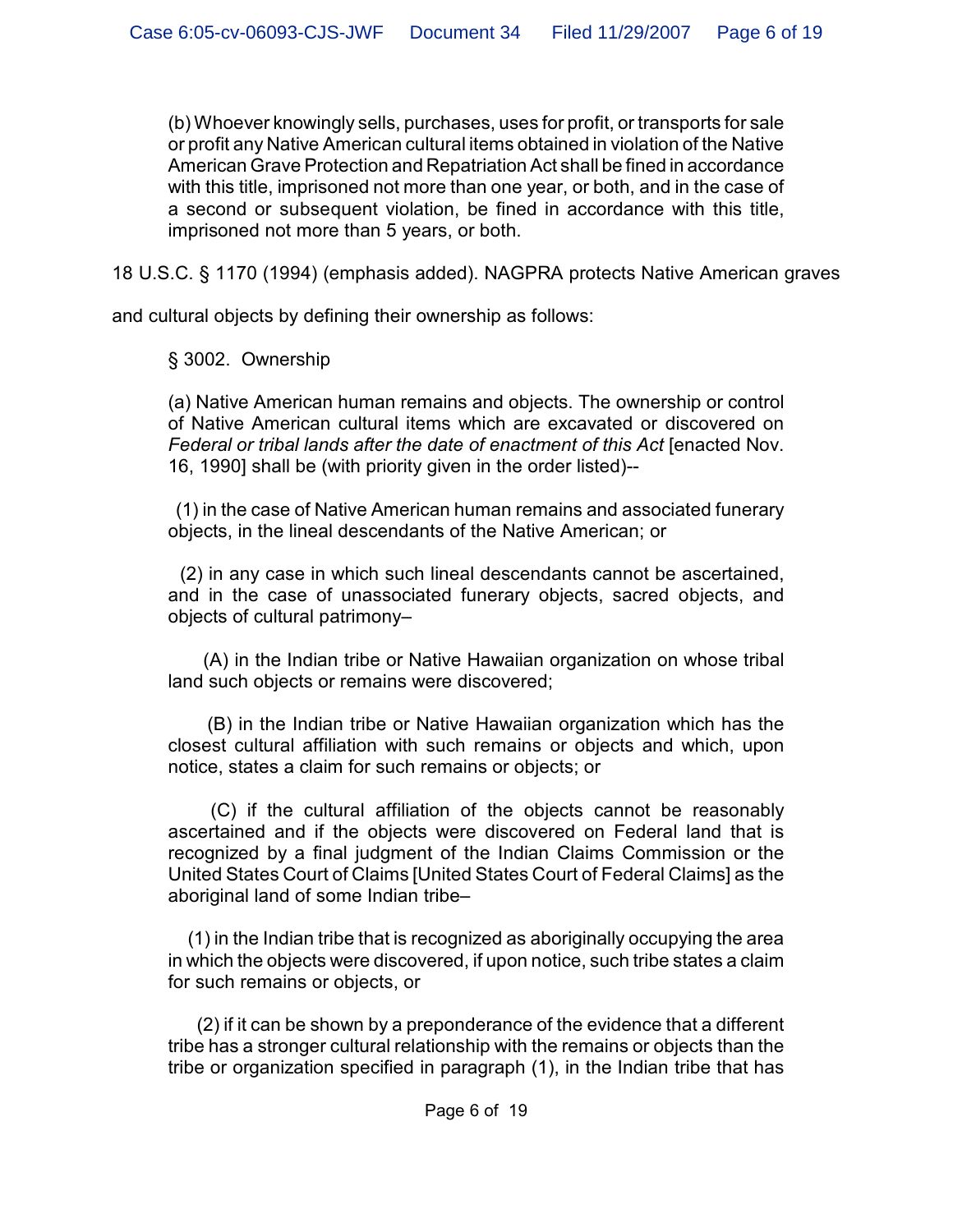the strongest demonstrated relationship, if upon notice, such tribe states a claim for such remains or objects.

(b) Unclaimed Native American human remains and objects. Native American cultural items not claimed under subsection (a) shall be disposed of in accordance with regulations promulgated by the Secretary in consultation with the review committee established under section 8 [25 U.S.C. § 3006], Native American groups, representatives of museums and the scientific community.

(c) Intentional excavation and removal of Native American human remains and objects. The intentional removal from or excavation of Native American cultural items from Federal or tribal lands for purposes of discovery, study, or removal of such items is permitted only if–

 (1) such items are excavated or removed pursuant to a permit issued under section 4 of the Archaeological Resources Protection Act of 1979 [16 U.S.C. § 470cc] (93 Stat. 721; 16 U.S.C. 470aa *et seq*.) which shall be consistent with this Act;

 (2) such items are excavated or removed after consultation with or, in the case of tribal lands, consent of the appropriate (if any) Indian tribe or Native Hawaiian organization;

 (3) the ownership and right of control of the disposition of such items shall be as provided in subsections (a) and (b); and

(4) proof of consultation or consent under paragraph (2) is shown.

(d) Inadvertent discovery of Native American remains and objects.

 (1) Any person who knows, or has reason to know, that such person has discovered Native American cultural items on Federal or tribal lands after the date of enactment of this Act [enacted Nov. 16, 1990] shall notify, in writing, the Secretary of the Department, or head of any other agency or instrumentality of the United States, having primary management authority with respect to Federal lands and the appropriate Indian tribe or Native Hawaiian organization with respect to tribal lands, if known or readily ascertainable, and, in the case of lands that have been selected by an Alaska Native Corporation or group organized pursuant to the Alaska Native Claims Settlement Act of 1971 [43 U.S.C. §§ 1601 *et seq*.], the appropriate corporation or group. If the discovery occurred in connection with an activity, including (but not limited to) construction, mining, logging, and agriculture, the person shall cease the activity in the area of the discovery, make a reasonable effort to protect the items discovered before resuming such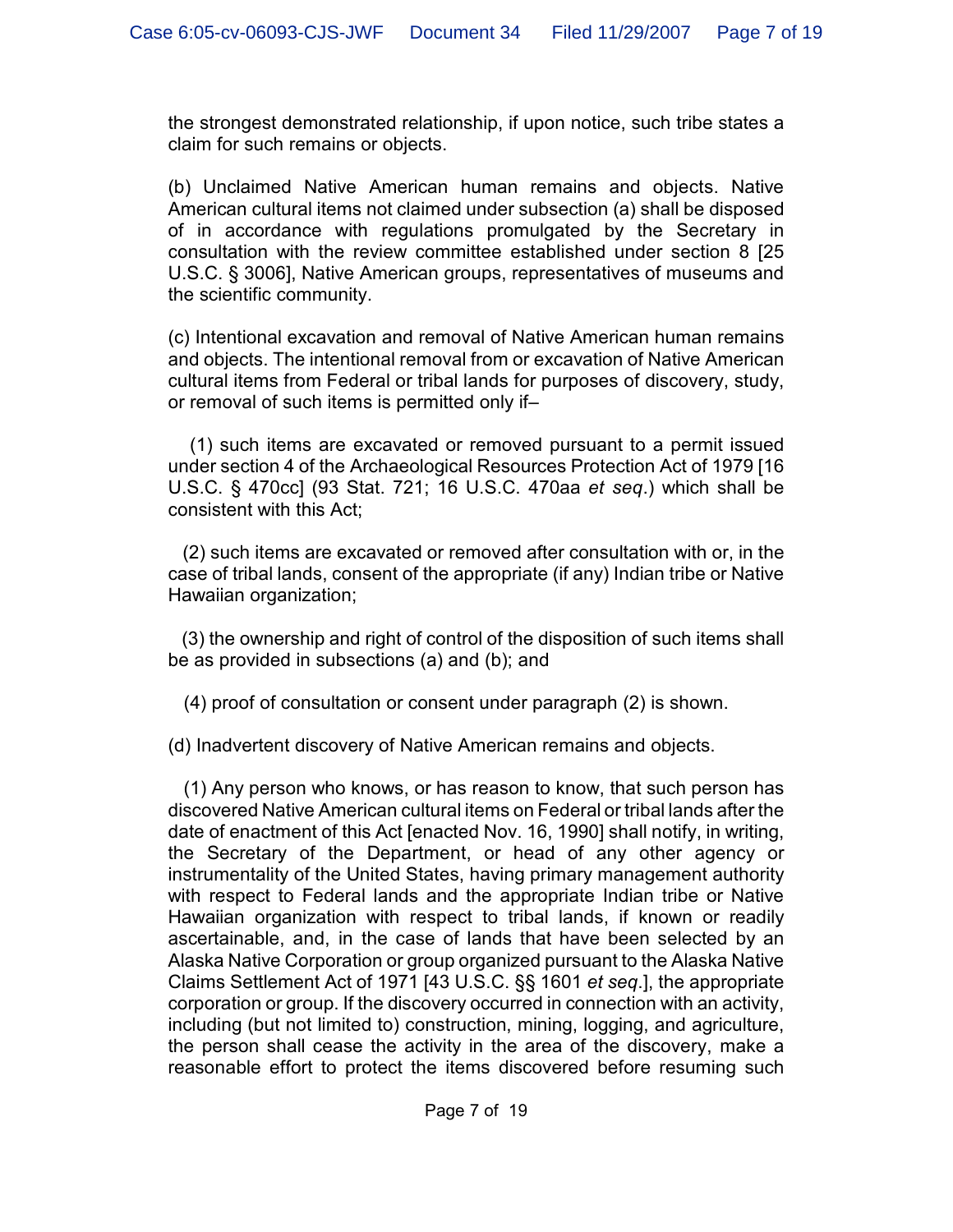activity, and provide notice under this subsection. Following the notification under this subsection, and upon certification by the Secretary of the department or the head of any agency or instrumentality of the United States or the appropriate Indian tribe or Native Hawaiian organization that notification has been received, the activity may resume after 30 days of such certification.

 (2) The disposition of and control over any cultural items excavated or removed under this subsection shall be determined as provided for in this section.

 (3) If the Secretary of the Interior consents, the responsibilities (in whole or in part) under paragraphs (1) and (2) of the Secretary of any department (other than the Department of the Interior) or the head of any other agency or instrumentality may be delegated to the Secretary with respect to any land managed by such other Secretary or agency head.

(e) Relinquishment. Nothing in this section shall prevent the governing body of an Indian tribe or Native Hawaiian organization from expressly relinquishing control over any Native American human remains, or title to or control over any funerary object, or sacred object.

25 U.S.C. § 3002 (1994) (emphasis added).

### *Summary Judgment Standard*

The standard for granting summary judgment is well established. Summary judgment may not be granted unless "the pleadings, depositions, answers to interrogatories, and admissions on file, together with the affidavits, if any, show that there is no genuine issue as to any material fact and that the moving party is entitled to a judgment as a matter of law." Fed. R. Civ. P. 56(c). A party seeking summary judgment bears the burden of establishing that no genuine issue of material fact exists. *See Adickes v. S.H. Kress & Co*., 398 U.S. 144, 157 (1970). "[T]he movant must make a *prima facie* showing that the standard for obtaining summary judgment has been satisfied." 11 James Wm. Moore, *et al.*, *Moore's Federal Practice*, § 56.11[1][a] (Matthew Bender 3d ed.). That is, the burden is on the moving party to demonstrate that the evidence creates no genuine issue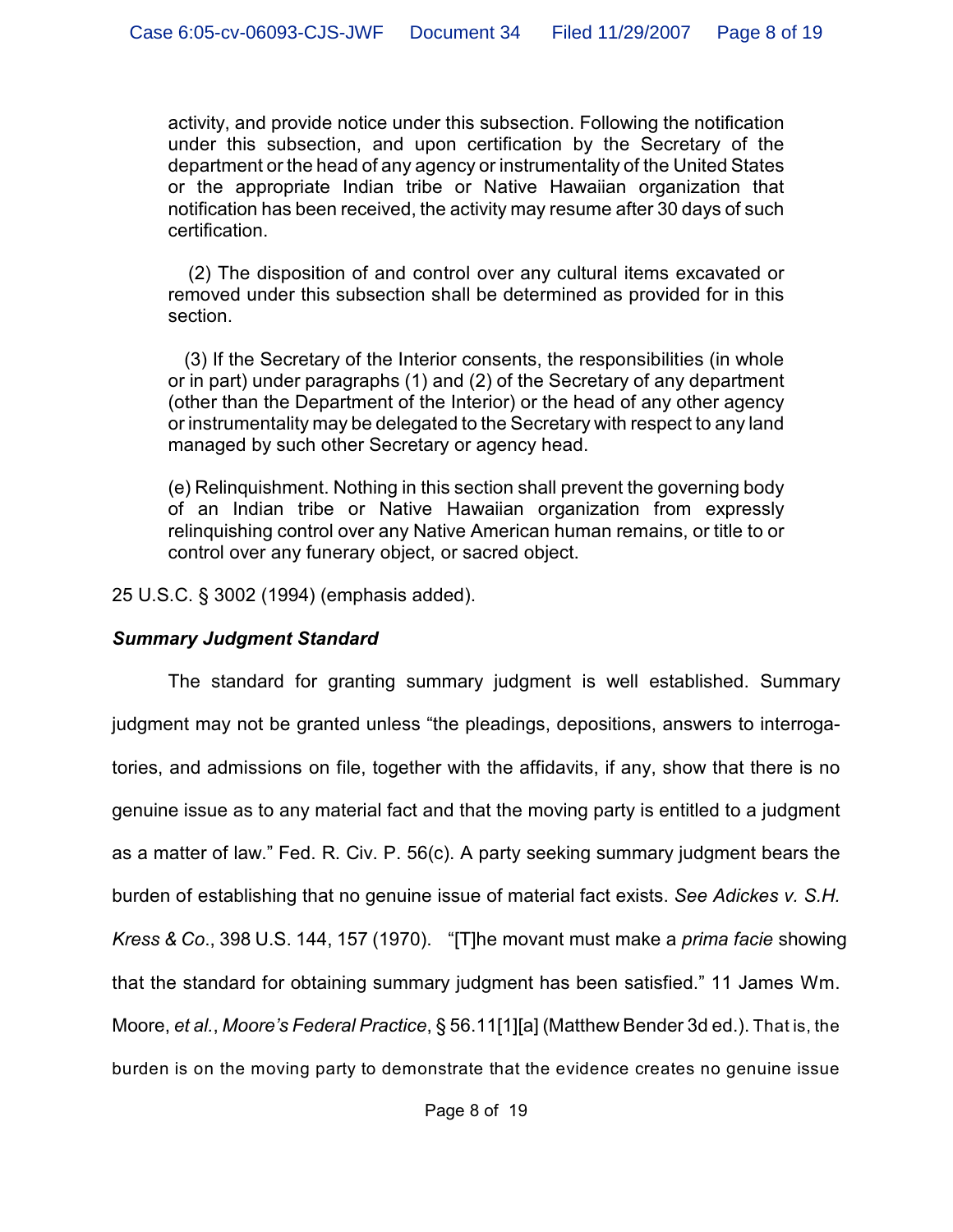of material fact. *See Amaker v. Foley*, 274 F.3d 677 (2d Cir. 2001); *Chipollini v. Spencer Gifts, Inc.*, 814 F.2d 893 (3d Cir. 1987) (*en banc*). Where the non-moving party will bear the burden of proof at trial, the party moving for summary judgment may meet its burden by showing the evidentiary materials of record, if reduced to admissible evidence, would be insufficient to carry the non-movant's burden of proof at trial. *Celotex Corp. v. Catrett*, 477 U.S. 317, 322–23 (1986).

Once that burden has been met, the burden then shifts to the non–moving party to demonstrate that, as to a material fact, a genuine issue exists. Fed. R. Civ. P. 56(e); *Anderson v. Liberty Lobby, Inc*., 477 U.S. 242, 250 (1986). A fact is "material" only if the fact has some affect on the outcome of the suit. *Catanzaro v. Weiden*, 140 F.3d 91, 93 (2d Cir. 1998). A dispute regarding a material fact is genuine "if the evidence is such that a reasonable jury could return a verdict for the nonmoving party." *Anderson*, 477 U.S. at 248. In determining whether a genuine issue exists as to a material fact, the court must view underlying facts contained in affidavits, attached exhibits, and depositions in the light most favorable to the non-moving party. *United States v. Diebold, Inc*., 369 U.S. 654, 655 (1962). Moreover, the court must draw all reasonable inferences and resolve all ambiguities in favor of the non-moving party. *Leon v. Murphy*, 988 F.2d 303, 308 (2d Cir. 1993); *Anderson*, 477 U.S. at 248-49; *Doe v. Dep't of Pub. Safety ex rel. Lee*, 271 F.3d 38, 47 (2d Cir. 2001), *rev'd on other grounds*, *Connecticut Dept. of Pub. Safety v. Doe*, 538 U.S. 1 (2003); *Int'l Raw Materials, Ltd. v. Stauffer Chem. Co.*, 898 F.2d 946 (3d Cir. 1990). However, a summary judgment motion will not be defeated on the basis of conjecture or surmise or merely upon a "metaphysical doubt" concerning the facts. *Bryant v. Maffucci*, 923 F.2d 979, 982 (2d Cir. 1991) (citing *Matsushita Elec. Indus. Co. v. Zenith Radio Corp.*,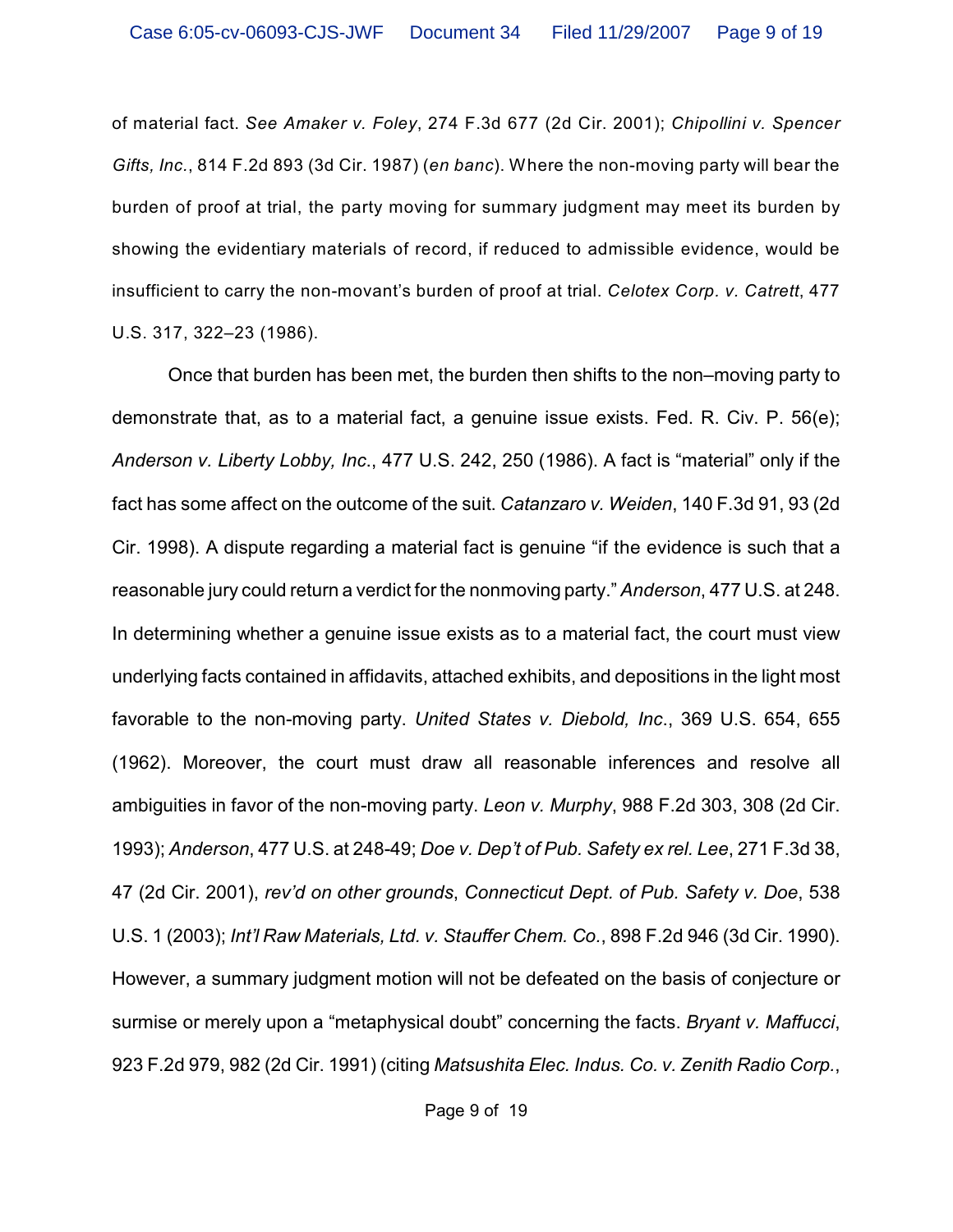475 U.S. 574, 586 (1986)); *Knight v. United States Fire Ins. Co.*, 804 F.2d 9 (2d Cir. 1986).

Rather, evidentiary proof in admissible form is required. Fed. R. Civ. P. 56(e). Furthermore,

the party opposing summary judgment "may not create an issue of fact by submitting an

affidavit in opposition to a summary judgment motion that, by omission or addition,

contradicts the affiant's previous deposition testimony." *Hayes v. N.Y. City Dep't of Corrs.*,

84 F.3d 614, 619 (2d Cir. 1996).

### **ANALYSIS**

# *Motion to Dismiss the Third Count*

Defendants argue that Plaintiffs' Third Count, abuse of process, fails to meet the

requirements for that cause of action under New York Law.<sup>5</sup>

In New York, a malicious abuse of process claim lies against a defendant who (1) employs regularly issued legal process to compel performance or forbearance of some act (2) with intent to do harm without excuse or justification, and (3) in order to obtain a collateral objective that is outside the legitimate ends of the process.

*Cook v. Sheldon*, 41 F.3d 73, 80 (2d Cir. 1994). Defendants contend that the complaint

fails to adequately allege that Kiley, $6$  in applying for a search warrant, acted in furtherance

of a cognizable collateral objective. Defendants contend further that the complaint only

alleges that Kiley acted with a malicious motive ("to deprive the VanZandts of their rightful

possession of the rare and valuable pieces in their Family Collection." Compl. ¶ 29), and

<sup>&</sup>lt;sup>5</sup> Both parties agree that the source for the elements of this cause of action lies in state law. The Court agrees.

Defendants point out that a *Bivens* claim can only be made against an individual, and since <sup>6</sup> Kiley is the only named individual, make their arguments on her behalf.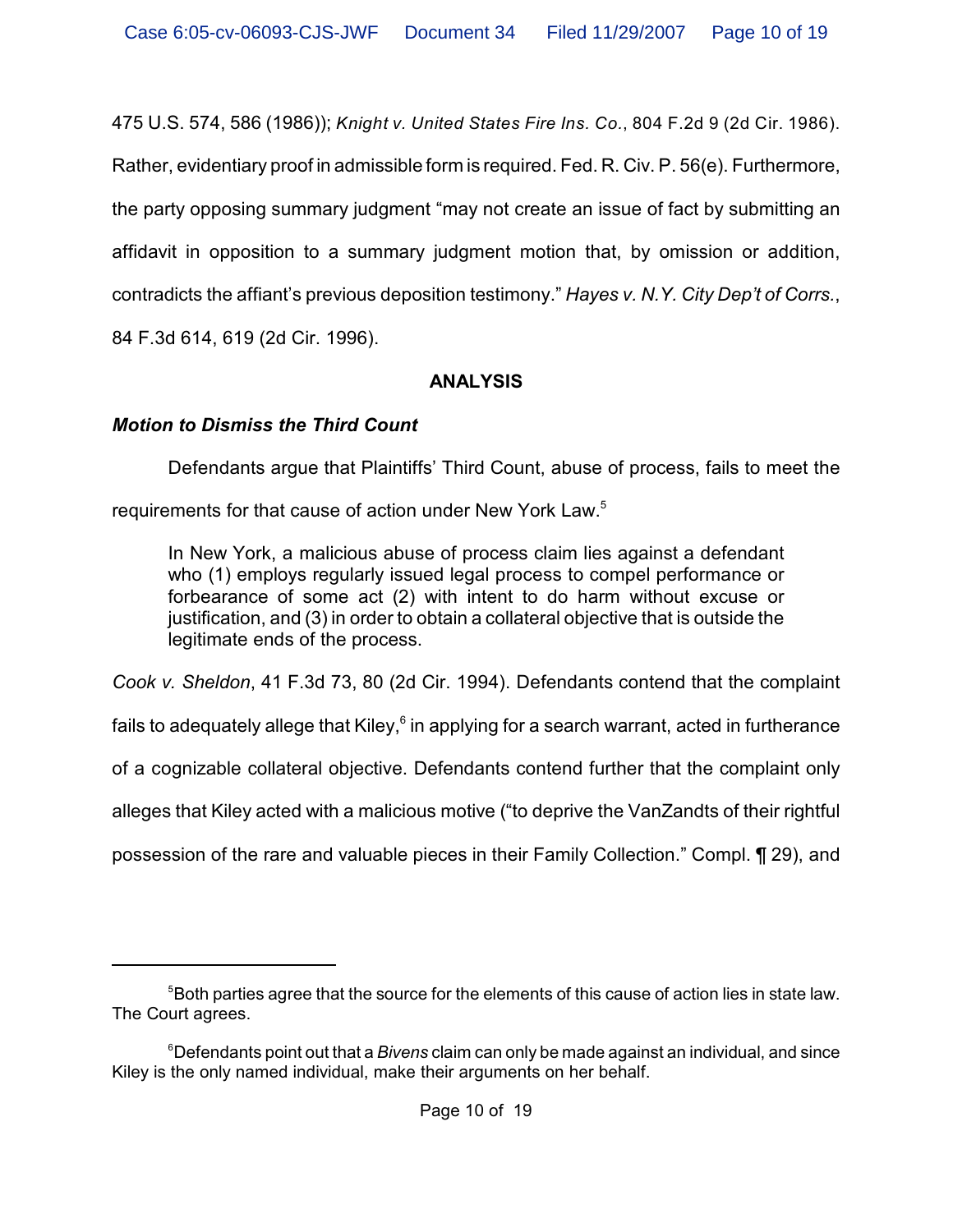that allegation is insufficient. They rely on *Savino v. City of N.Y.*, 331 F.3d 63 (2d Cir.

2003), in which the Second Circuit stated that,

the New York Court of Appeals has made clear that "[a] malicious motive alone…does not give rise to a cause of action for abuse of process." *Curiano v. Suozzi*, 63 N.Y.2d 113, 117 (1984); *see also Hauser v. Bartow*, 273 N.Y. 370, 374 (1937) (finding no abuse of process because "whatever may have been respondent's motives, she used the process of the court for the purpose for which the law created it"). In order to state a claim for abuse of process, a plaintiff must establish that the defendants had an improper purpose in instigating the action. *See Dean v. Kochendorfer*, 237 N.Y. 384 (1924) (distinguishing between improper motive and improper purpose and concluding that improper purpose is necessary to make out an abuse-of-process claim—improper motive is not enough). Accordingly, to state a claim for abuse of criminal process, it is not sufficient for a plaintiff to allege that the defendants were seeking to retaliate against him by pursuing his arrest and prosecution. Instead, he must claim that they aimed to achieve a collateral purpose beyond or in addition to his criminal prosecution.

*Savino*, 331 F.3d at 77. Plaintiffs counter that the complaint *does* allege a collateral

objective: stealing their legitimately-held and valuable property. Plaintiffs cite to paragraph

twenty-four in the complaint, which was incorporated into the Third Count and states:

"defendants converted to their own use a number of rare and valuable pieces from the

Family Collection." (Compl. ¶ 24.)

The Court determines that the complaint is sufficient to allege that Kiley abused the warrant process in order to steal valuable property from Plaintiffs, property she had seen during her visit to the house in an undercover capacity. The Court finds that the factual allegations in the Third Count are sufficient to raise a right to relief above the speculative level.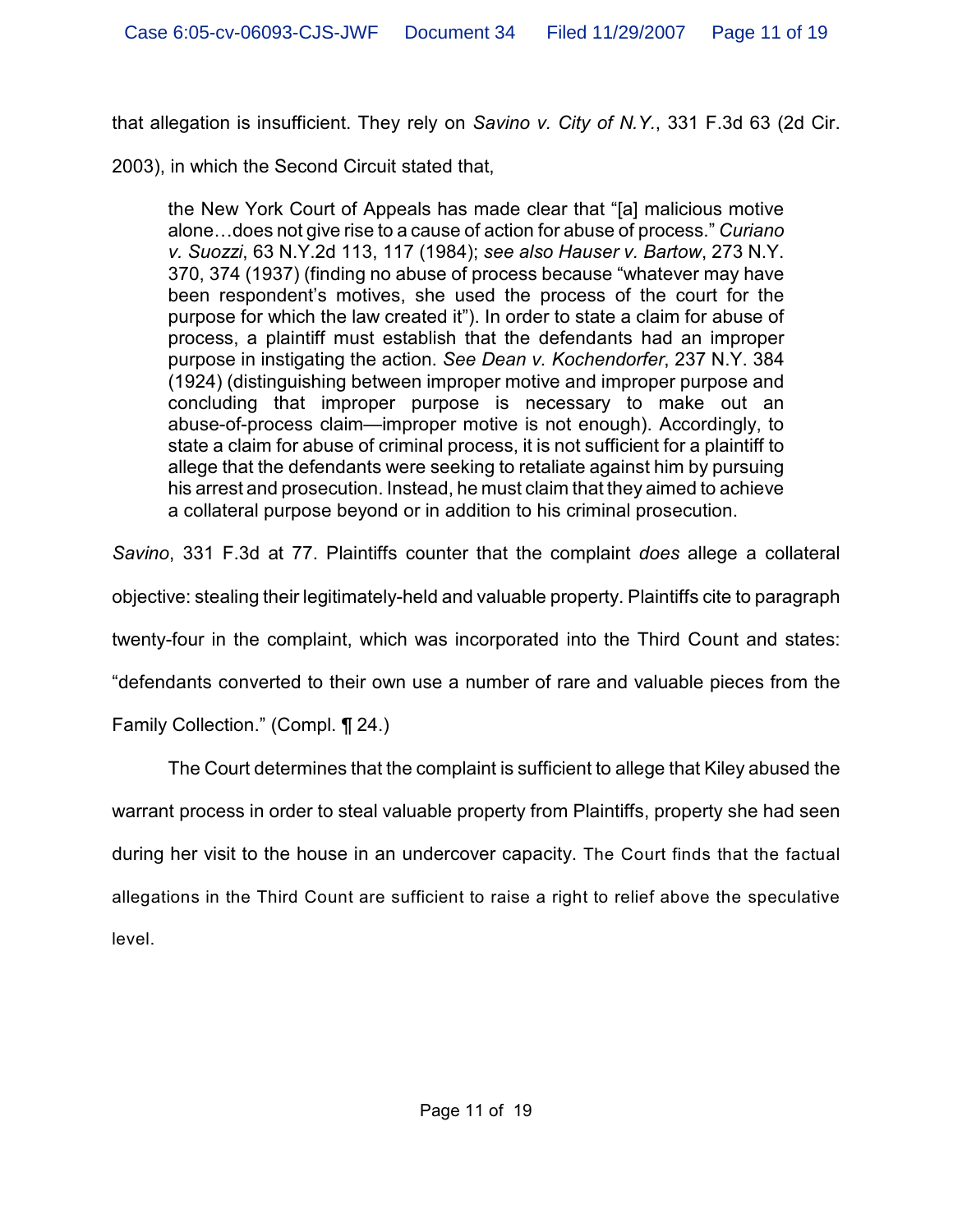### *SUMMARY JUDGMENT*

## *Probable Cause*

Defendants contend that since the search warrant was based upon probable cause<sup>7</sup>, it provides a complete defense to the Third Count. In support of their position, Defendants cite to *Berman v. Silver*, 156 A.D.2d 624, 625 (N.Y. App. Div. 1989) and *Gratano v. City of N.Y.*, No. 98-CV-667 (ILG), 1999 U.S. Dist. LEXIS 18550, 1999 WL 1129611 (E.D.N.Y. Oct. 18, 1999). In *Gratano*, relying on *Berman*, the district court determined that the existence of probable cause for the plaintiff's arrest on a charge of leaving the scene of a property damage accident provided a complete defense to his abuse of process claim against the police officers who arrested him. Defendants contend that "[f]or an abuse of process claim, the focus is on the actions of the defendant after the process is issued and the existence of probable cause is operative as a defense." (Def.s' Reply Mem. of Law at 5.) The Court disagrees with the second part of that statement. In other words, process properly issued on probably cause can nonetheless be abused. Here, Plaintiffs allege that although Kiley may have had probable cause to obtain a valid search warrant, she thereafter abused that warrant as a means of access to unlawfully convert Plaintiffs' personal property not covered by the warrant. This theory of Plaintiffs' case comports with the following language from *Webster v. City of N.Y.*, a 2004 district court case:

 $7$ Defendants also argue that "it is manifest that ample probable cause existed for the issuance of the search warrant." (Def.s' Mem. of Law at 13.) Plaintiff disputes this. The Court notes that NAGPRA only protects Indian artifacts found on federal or Indian tribal grounds, not private property. 25 U.S.C. § 3002. The warrant application does not detail whether the area where VanZandt found the artifacts was federal or Indian tribal land. (*See* Ex. A, at 4 (attached to Def.s' Appendix to Statement of Facts Not in Dispute) ("Wortsman stated that the farmer [VanZandt] digs up remains and artifacts on his own property and adjoining properties.").)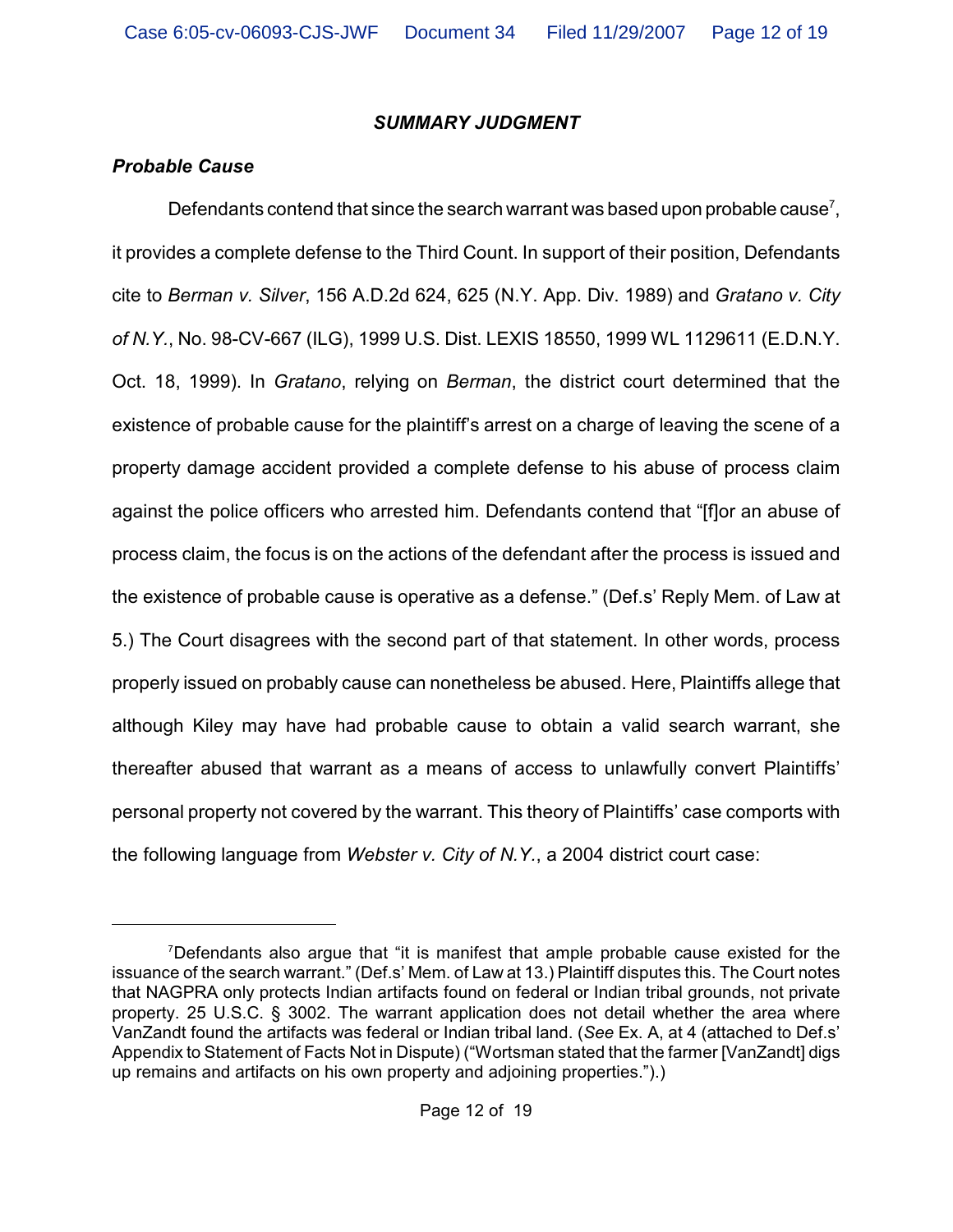"The gist of the action for abuse of process lies in the improper use of process after it is issued. To show that regularly issued process was perverted to the accomplishment of an improper purpose is enough." *Dean v. Kochendorfer*, 237 N.Y. 384, 390 (1924); *see also Parkin v. Cornell University, Inc.*, 78 N.Y.2d 523, 530 (1991) (observing that it remains unclear "whether this language [from *Dean*] should be viewed as a strict and limiting definition of the tort or whether it is merely illustrative" and that "nothing in this Court's holdings would seem to preclude an abuse of process claim based on the issuance of the process itself").

*Webster v. City of New York*, 333 F. Supp. 2d 184, 208 (S.D.N.Y. 2004). The New York

Court of Appeals, relying on the language from *Dean v. Kochendorfer*, stated in a 1991

decision,

The Appellate Division's alternative holding that abuse of process requires some improper conduct after issuance of process finds support in the language of several of our cases…. We have noted several times that "[t]he gist of the action for abuse of process lies in the improper use of process after it is issued" (*Dean v. Kochendorfer*, 237 NY 384, 390; *see*, *Curiano v. Suozzi*, 63 NY2d 113, 117; *Hauser v. Bartow*, 273 NY 370, 373). It is not clear, however, whether this language should be viewed as a strict and limiting definition of the tort or whether it is merely illustrative.

*Parkin v. Cornell Univ.*, 78 N.Y.2d 523, 530 (1991). Both of these cases contradict

Defendants' argument that so long as probable cause existed for issuance of the search

warrant, there can be no abuse of process.

Defendants also argue that Plaintiff's reliance on the English case of *Grainger v. Hill*,

4 Bing. (N.C.) 211, 132 Eng.Rep. 769 (1838), is misplaced, since, according to Defendants, the rule in that case only shows that alleging lack of probable cause is unnecessary in a cause of action for abuse of process. The Third Circuit addressed *Grainger* when interpreting Pennsylvania law on abuse of process, and their observations are cogent here:

The tort of malicious abuse of process originated with the English case, *Grainger v. Hill*, 4 Bing. (N.C.) 211, 132 Eng.Rep. 769 (1838), and that case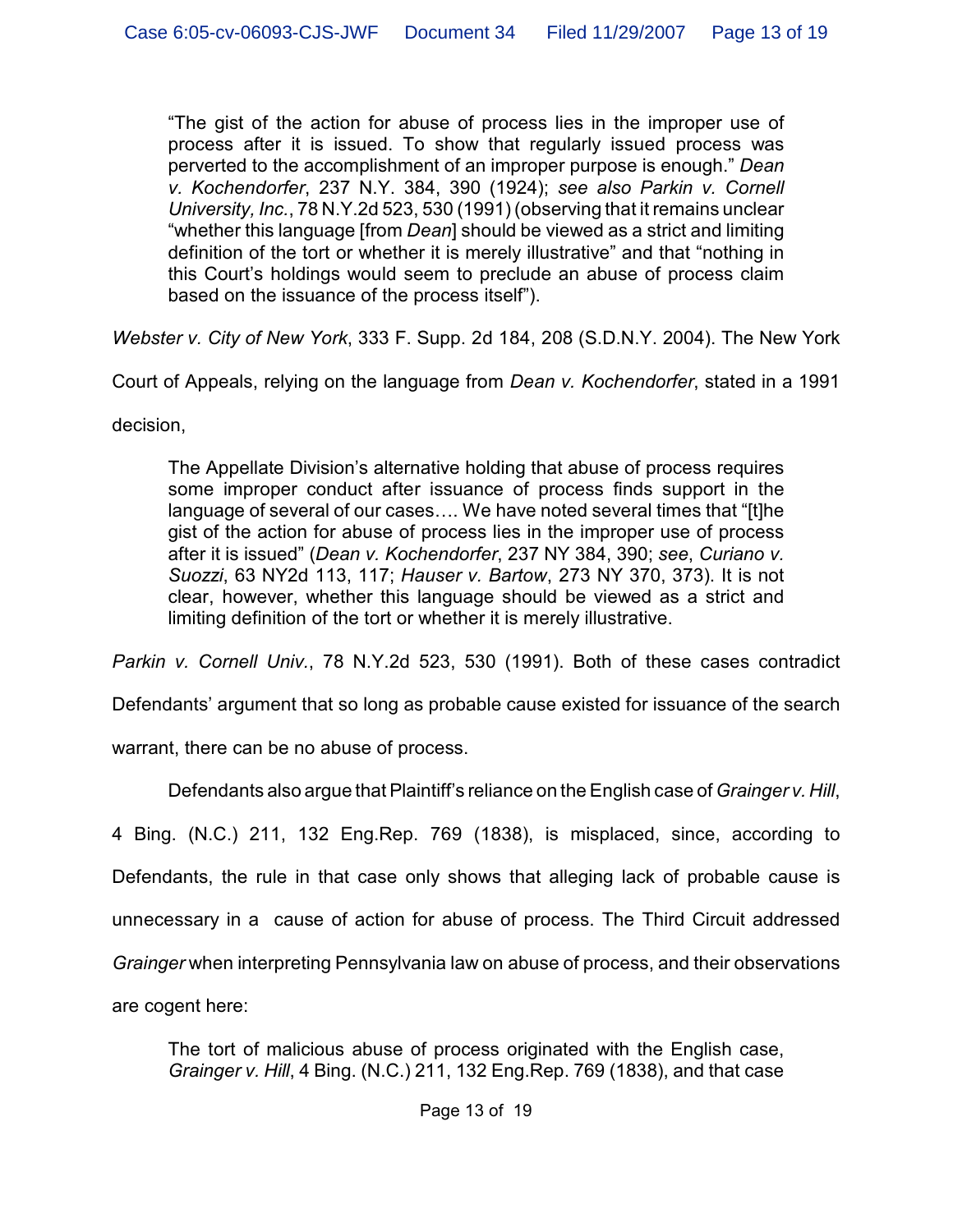is helpful in understanding the Pennsylvania cases we must follow here for purposes of determining the statutory period. In *Grainger* the defendants had loaned money to the plaintiff, secured by a mortgage on the plaintiff's ship. Under apprehension of the sufficiency of their security, the defendants demanded payment before it was due. Upon plaintiff's refusal, they had him arrested under a *capias* to force him to surrender the ship's registry, without which he could not sail. Process was maliciously used because there was no probable cause for arrest and was maliciously abused to force the plaintiff to pay money not owed and to prevent him from going to sea. Because plaintiff settled the debt with the defendants and, accordingly, did not receive a judgment in his favor, he was precluded from suing for malicious use of process. In holding for the plaintiff, Chief Justice Tindall said, "(T)his is an action for abusing the process of law, by applying it to extort property from the Plaintiff…and his complaint being that the process of law has been abused, to effect an object not within the scope of the process, it is immaterial…whether or not it (the suit against the plaintiff) was founded on reasonable and probable cause." 4 Bing. (N.C.) at 221, 132 Eng.Rep. at 773. Therefore, according to Grainger, if the facts allege an abuse of process, that they also allege a lack of probable cause is immaterial; it does not make the tort sound in only malicious use of process.

*Jennings v. Shuman*, 567 F.2d 1213, 1217 (3d Cir. 1977). The Third Circuit concluded that

under Pennsylvania law "in a malicious abuse of process case, presence or absence of

probable cause is irrelevant." *Id*. at 1218 (footnote omitted).

Plaintiffs argue that even if Kiley properly obtained a search warrant, which they do not concede, she abused the access that warrant gave her by stealing property not a part of the warrant and converting that property to her own use. (Compl. ¶¶ 24, 30.) The Court is persuaded by the language in *Webster* and *Parkin* that even if Kiley demonstrated probable cause for issuance of the search warrant, it does not form a complete defense to the allegations that she improperly used the warrant after it was issued. Accordingly, Defendants' motion to dismiss the abuse of process cause of action on this theory is denied.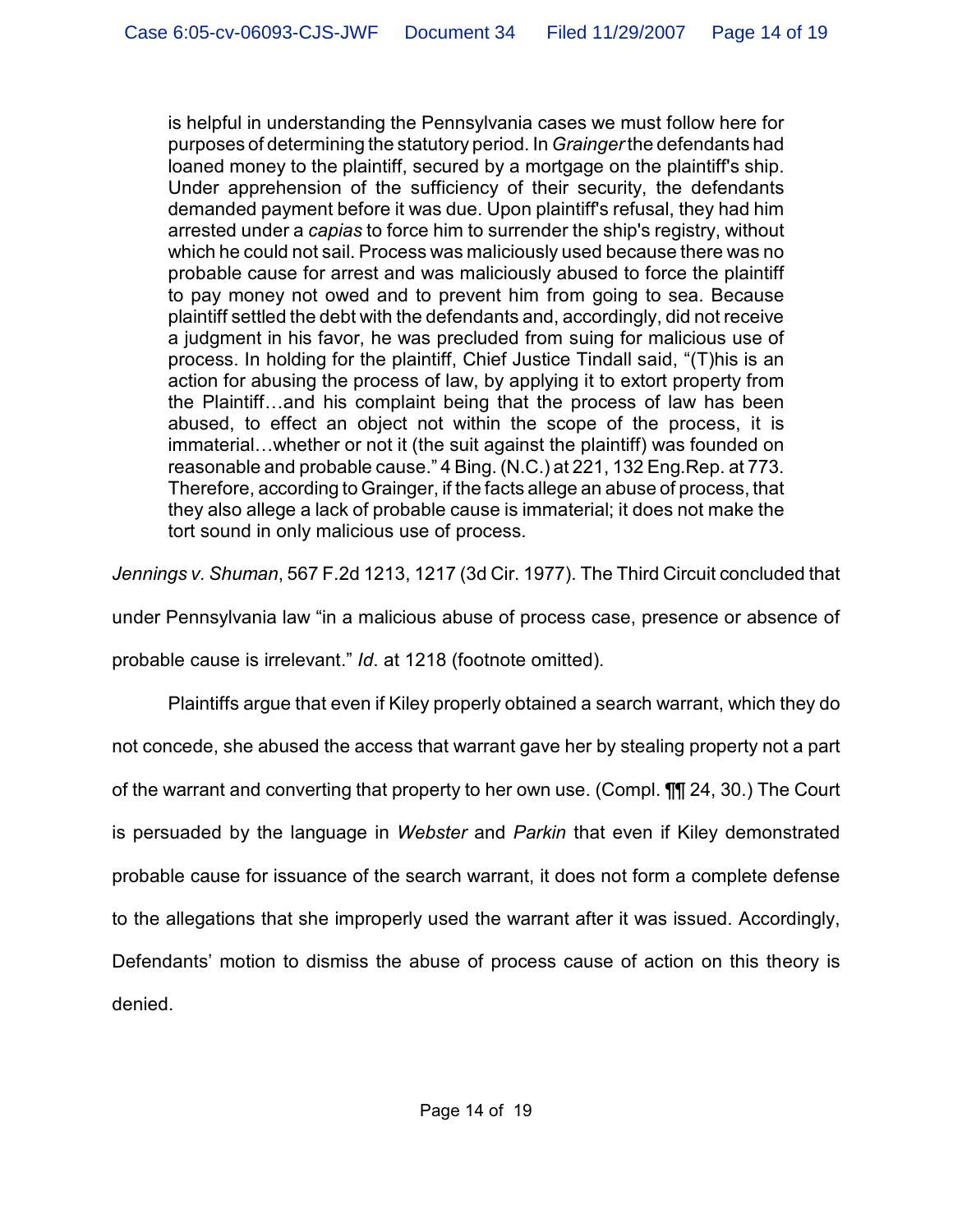#### *Qualified Immunity*

In her argument for summary judgment, Kiley asserts that she is entitled to qualified immunity. Relying on *Rapkin v. Rocque*, 228 F. Supp. 2d 142, 146 (D. Conn. 2002), she contends that: (1) Plaintiff has not sufficiently alleged a violation of a constitutional right; (2) that the constitutional right at issue was clearly established at the time of Kiley's actions; and (3) that Kiley's actions were reasonable in light of the standards established at the time. The Court disagrees with Kiley's contentions on factors one and three (factor two is not in contention). As to the first factor, Kiley relies on Defendants' arguments on the motion to dismiss the abuse of process claim. The Court has already rejected that argument, and, therefore, also rejects it for the purpose of the qualified immunity analysis.

Turning to the third factor, Defendants state that "[h]ere, the issue is whether SA Kiley's decision to *apply for* the search warrant to search for evidence of violations of 18 U.S.C. [§] 1170 was objectively reasonable." (Def.s' Mem of Law at 17 (emphasis added).) The Court disagrees. The focus of the Court's analysis is on Kiley's "actions" *after* the warrant was issued. As thoroughly discussed above, whether Kiley had probable cause to obtain a valid search warrant is irrelevant to her abuse of that valid warrant after it was supposedly properly issued. Plaintiffs allege that Kiley's "actions" involved the theft of their personal property by using the warrant to obtain access to the inside of their house. Certainly she cannot contend that conversion is a reasonable action entitled to qualified immunity.

Defendants also contend that the tort of abuse of process under New York law requires proof that Kiley was in pursuant of a collateral objective *at the time she applied for the warrant*. They contend that since her application was completely legitimate, that it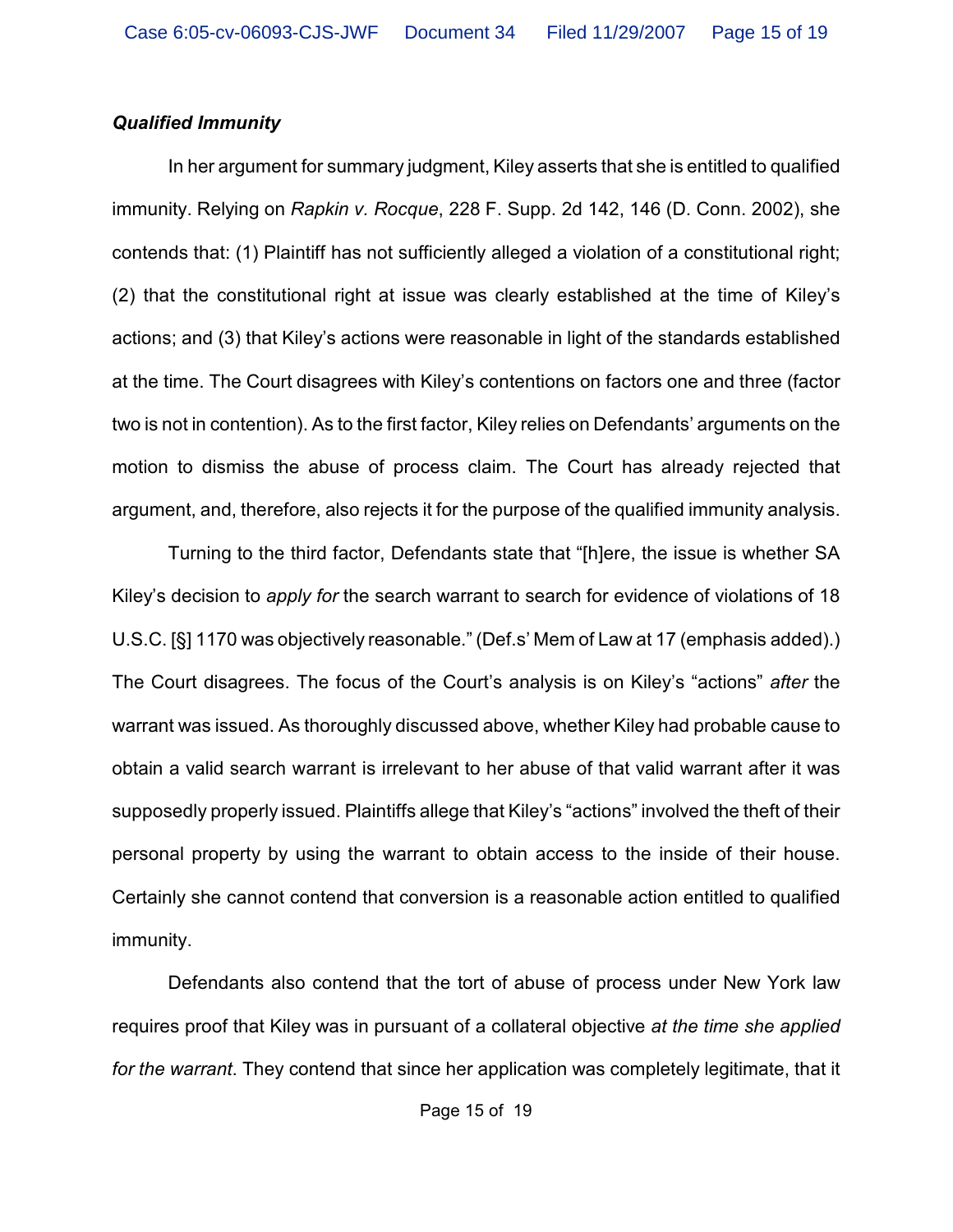was made in her law enforcement capacity, and that Plaintiffs have failed to show that Kiley's intention was to enter the VanZandt's house in order to steal from her, she is entitled to qualified immunity. The Court has already rejected Kiley's argument that the focus of the qualified immunity analysis is on her actions in *obtaining* the warrant. Nevertheless, for the sake of argument, the Court will also address Defendants' contention that Plaintiffs are required to prove that she possessed a collateral objective at the time she applied for the warrant. The Court first notes that NAGPRA defines the items it protects as follows:

(3) "cultural items" means human remains $^8$  and—

 (A) "associated funerary objects" which shall mean objects that, as a part of the death rite or ceremony of a culture, are reasonably believed to have been placed with individual human remains either at the time of death or later, and both the human remains and associated objects are presently in the possession or control of a Federal agency or museum, except that other items exclusively made for burial purposes or to contain human remains shall be considered as associated funerary objects.[,]

 (B) "unassociated funerary objects" which shall mean objects that, as a part of the death rite or ceremony of a culture, are reasonably believed to have been placed with individual human remains either at the time of death or later, where the remains are not in the possession or control of the Federal agency or museum and the objects can be identified by a preponderance of the evidence as related to specific individuals or families or to known human remains or, by a preponderance of the evidence, as having been removed from a specific burial site of an individual culturally affiliated with a particular Indian tribe,

 (C) "sacred objects" which shall mean specific ceremonial objects which are needed by traditional Native American religious leaders for the practice of traditional Native American religions by their present day adherents, and

(D) "cultural patrimony" which shall mean an object having ongoing

<sup>&</sup>lt;sup>8</sup>Defined in the regulations as, "the physical remains of the body of a person of Native American ancestry." 43 C.F.R. § 10.2(d)(1) (2006).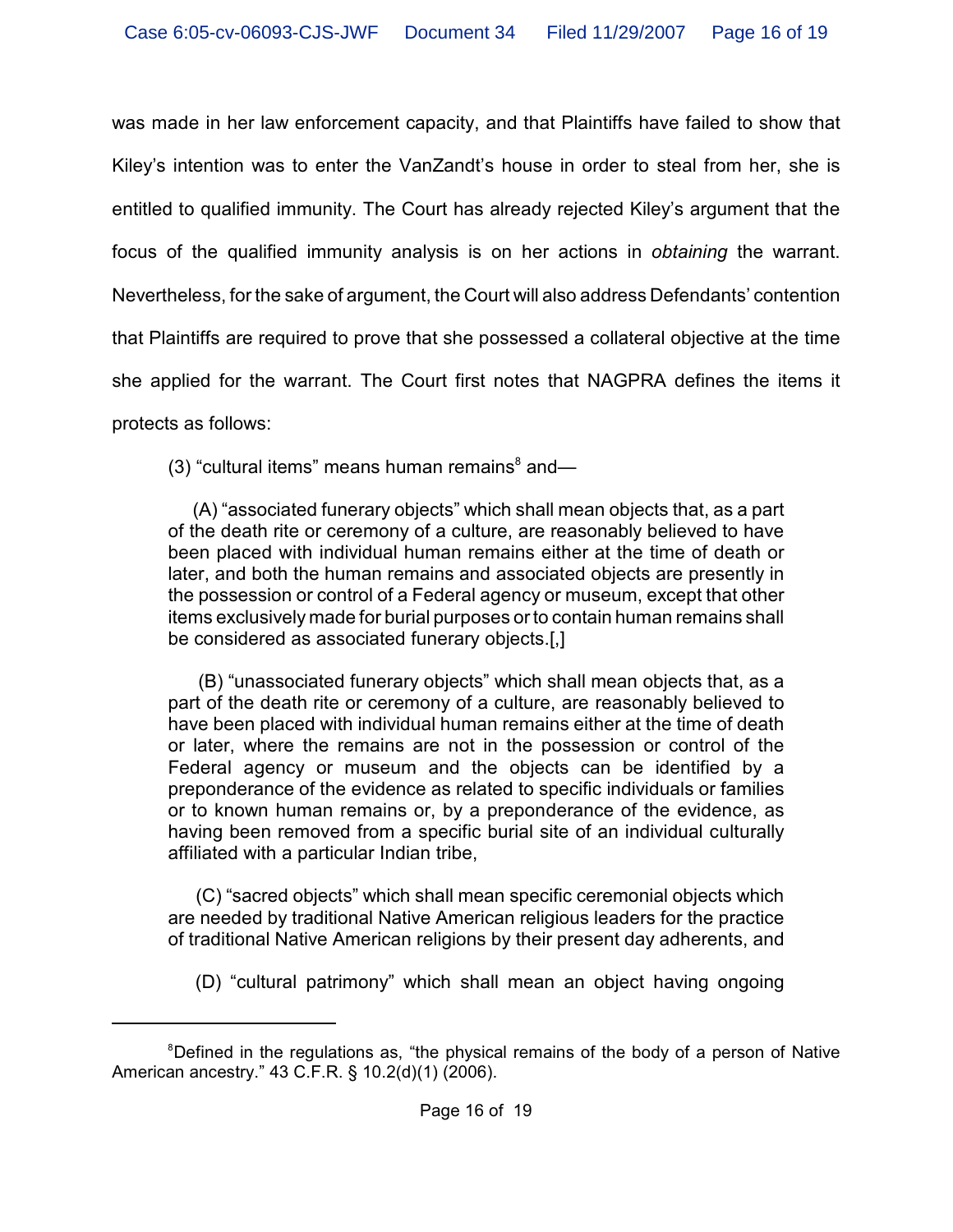historical, traditional, or cultural importance central to the Native American group or culture itself, rather than property owned by an individual Native American, and which, therefore, cannot be alienated, appropriated, or conveyed by any individual regardless of whether or not the individual is a member of the Indian tribe or Native Hawaiian organization and such object shall have been considered inalienable by such Native American group at the time the object was separated from such group.

25 U.S.C. § 3001(3)(A)-(D) (1990). Plaintiffs have shown that, after Kiley and her team left the VanZandt's house, items not related to the purpose of the warrant were missing. (*See* List of Items Removed, attached to Compl.; VanZandt Dep. (Jan. 18, 2006) at 8-9.) For example, Plaintiffs allege that Kiley took 50 Civil War letters, 12 Civil War photos of soldiers and others, SNY Civil War belt buckle, a rare book entitled *Illustrated History of the United States Mint*, by George Evans, and dated 1886, as well as a Gettysburg Reunion medal and silver eagle dollar with a recent date. None of these items appears to fit within NAGPRA's definitions.

While Plaintiffs can only surmise Kiley's motive, they present a substantial amount of circumstantial evidence to support their conclusion that she obtained the warrant for the purpose of stealing non-NAGPRA artifacts. For example, although six-and-one-half weeks prior to obtaining a search warrant, Kiley purchased a rondel, which resembled one she saw at the VanZandt house and which she thought violated NAGPRA, she has presented no evidence showing that she obtained confirmation that the item she obtained, or those she sought to obtain from the VanZandt home, were protected by NAGPRA, which covers only Native American human remains and artifacts discovered on federal land or Indian territory after 1990. (*See* Kiley Dep. at 18 (she purchased a rondel and placed it into evidence in her office).) She states only that she determined, from her reading of the law, that the rondel she purchased "would be covered" under NAGPRA. (*Id*. at 19.) It was not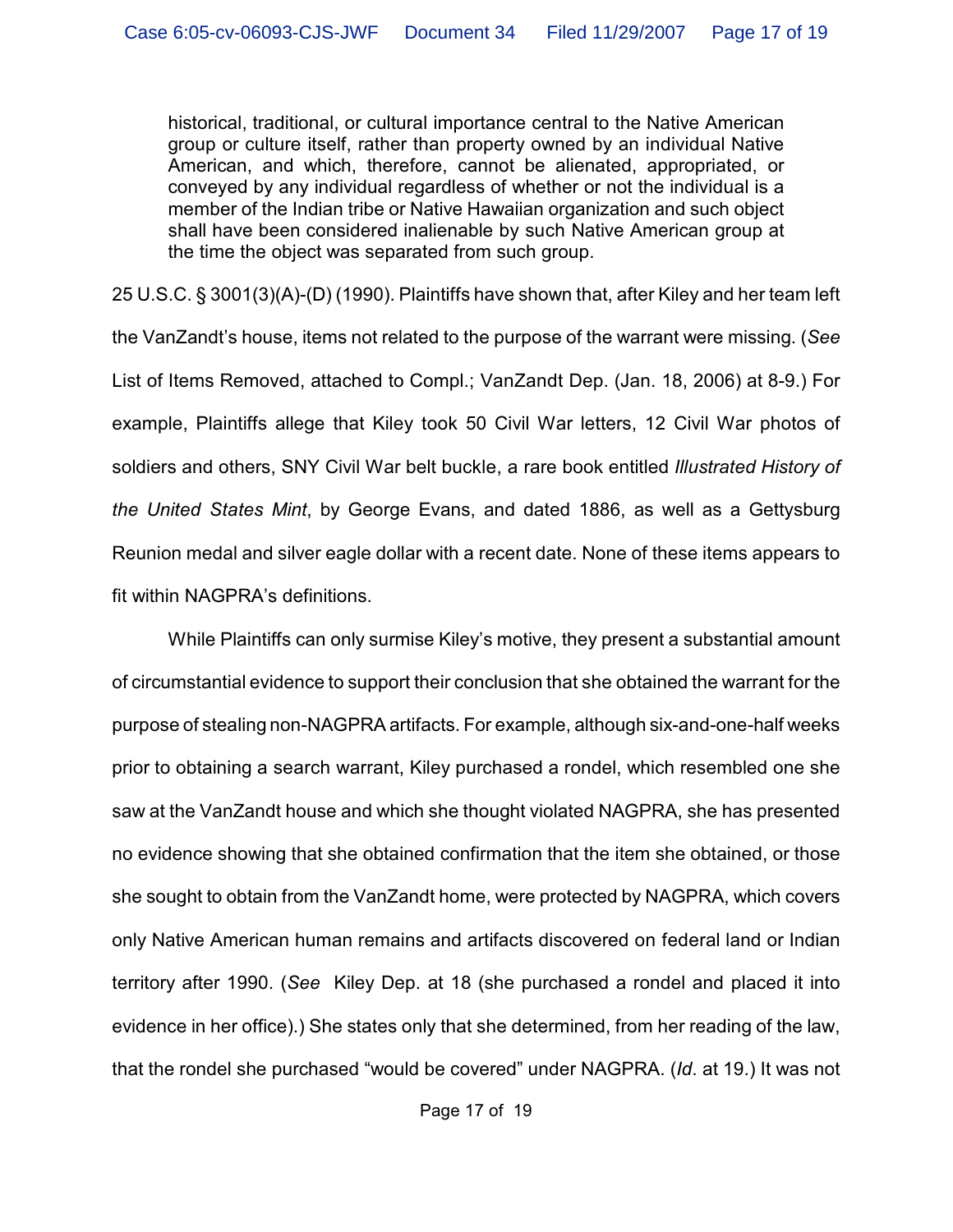until after execution of the search warrant that Kiley had the rondel examined by an expert at the Smithsonian Institution. (*Id*. at 23.) The Smithsonian's expert was unable to determine if the rondels (one Kiley purchased, one she obtained via the search warrant) were of Native American origin. (Kiley Dep. at 43.) Further, when she visited the VanZandt home in an undercover capacity, Kiley observed, "[a]ll sorts of Native American and Civil War memorabilia…." (*Id*. at 32.) As Barbara VanZandt testified at her deposition, during her undercover visit to the house, Kiley

showed a lot of interest in the Civil War stuff and in the Indian stuff, both. And Howard Wortzman was there also, he's an antique dealer, showed a lot of interest in that stuff, and then all of a sudden [following the search] that's the stuff that disappears.

(VanZandt Dep. (Jan. 18, 2006) at 111.) At the end of the search warrant execution, Civil War artifacts were missing. Barbara VanZandt also testified that Fish and Wildlife agents at her house executing the search warrant walked out the back door several times, which was located "farthest away from the cars. Direct route would have been through the front door, but they would have had to pass [Kiley], Frank, and [me]." (VanZandt Dep. at 112.)

The Court concludes from the proof submitted on this motion that Kiley is not entitled to qualified immunity, whether asserted as a part of the motion to dismiss or the motion for summary judgment. *McKenna v. Wright*, 386 F.3d 432, 436 (2d Cir. 2004) (traditional qualified immunity defense may be raised in an Fed. R. Civ. P. 12(b)(6) or summary judgment motion). If Plaintiffs prove that she converted items while executing the search warrant, as alleged and testified to by Barbara VanZandt, then Kiley's actions were not reasonable in light of the standards established at the time.